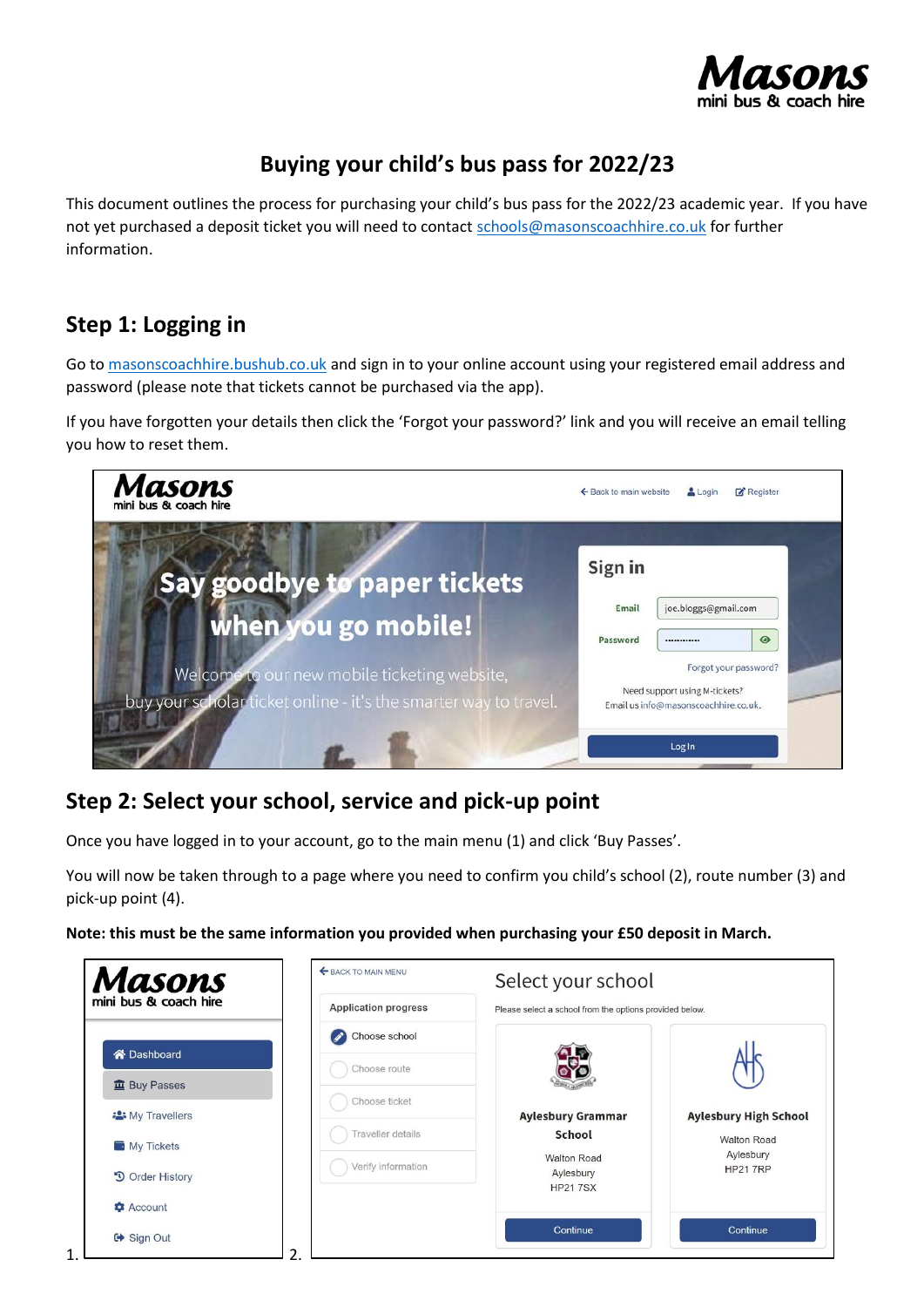

| <b>Application progress</b>        | Please select a school transport route from the options provided below.                                       |  |  |  |
|------------------------------------|---------------------------------------------------------------------------------------------------------------|--|--|--|
| Choose school                      | <b>MAS 104</b>                                                                                                |  |  |  |
| Choose route                       | <b>Swanbourne - Cottesloe School</b><br>Mon-Fri                                                               |  |  |  |
| Choose ticket                      | <b>前</b> View timetable                                                                                       |  |  |  |
| <b>Traveller</b> details           | This route serves COTTESLOE SCHOOL                                                                            |  |  |  |
| Verify information                 | Please select a pickup                                                                                        |  |  |  |
| Masons<br>mini bus & coach hire    | Please select a pickup<br>Post Office, Swanbourne                                                             |  |  |  |
|                                    |                                                                                                               |  |  |  |
|                                    | St Mary's Church, Mursley<br>The Old Crown PH, Little Horwood<br>Magpie Way (am), Winslow<br>route            |  |  |  |
| <b>Application progress</b><br>PI6 | 56, Elmfields Gate, Buckingham<br>36a, High Street, Buckingham<br>below.<br>The Crown PH, Granborough         |  |  |  |
| Choose school                      | High Street, North Marston<br>Bowling Alley, Oving                                                            |  |  |  |
| SACK TO MAIN MENU<br>Choose route  | The Surgery, Whitchurch<br>White Horse Lane, Whitchurch<br>The White Swan, Whitchurch<br>Lower Road, Hardwick |  |  |  |

## **Step 3: Choose your ticket and select payment method**

 $Next$ 

4.

Once you have selected your school, route and pick-up point you will be taken through to the bus pass tickets and payment page.

**Note: you will only see and have authorisation to purchase a bus pass for a service you have paid a deposit for. If you do not see your ticket, then contact** [schools@masonscoachhire.co.uk](mailto:schools@masonscoachhire.co.uk)

Next, select the bus pass ticket you wish to purchase and check the box which relates to your preferred payment method.

You have two payment options: pay in full right away using a debit/credit card or choose to pay in instalments by setting up a Direct Debit mandate. Please note that if you choose to set up a Direct Debit, your first payment of ten will reach us ten days after the date that you set up (the latest you can leave it is Friday 22<sup>nd</sup> July).

Once you have confirmed your payment method click 'Continue' to move to the ticket assignment page.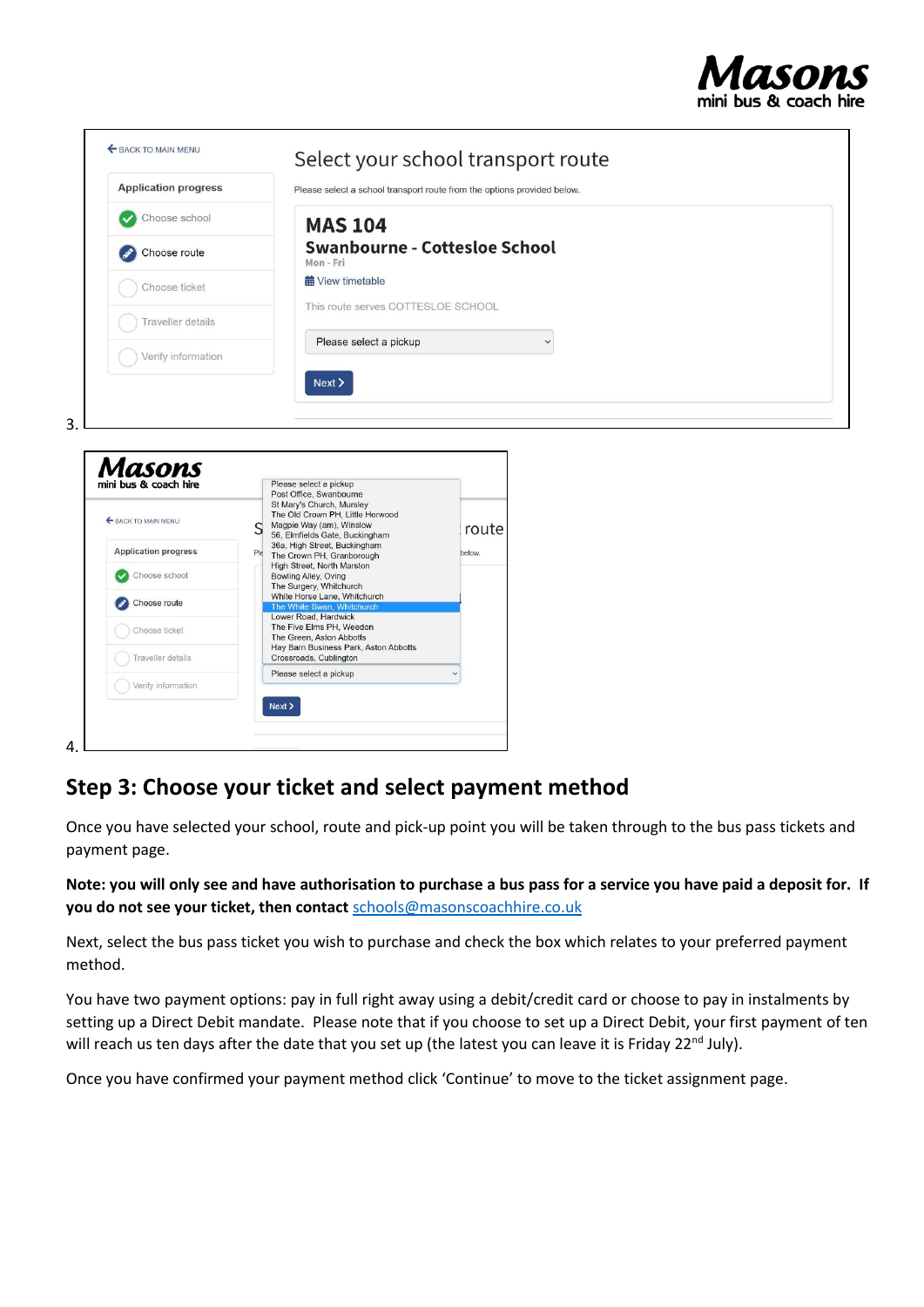



# **Step 4: Select traveller and gift ticket to child**

On this page you can select the person (your child) who will be receiving the bus pass you have purchased (1). You can do this by simply ticking the box against their name in the 'Select traveller' box. Once done click 'Save and continue'.

If your traveller/child does not appear in this list, then scroll down the page and complete the required fields to add them (2).

| ← BACK TO MAIN MENU                    | Select traveller                                                     |        |                                                                                          |                   |  |
|----------------------------------------|----------------------------------------------------------------------|--------|------------------------------------------------------------------------------------------|-------------------|--|
| <b>Application progress</b>            |                                                                      |        |                                                                                          |                   |  |
| Choose school                          |                                                                      |        | Please use the form below to select and existing traveller or to create a new traveller. |                   |  |
|                                        | SELECT AN EXISTING TRAVELLER                                         |        |                                                                                          |                   |  |
| Choose route                           |                                                                      |        |                                                                                          |                   |  |
| Choose bus pass                        | <b>Traveller</b><br>$\Box$ I am the traveller<br>□ Joe Bloggs        |        |                                                                                          |                   |  |
| Traveller details<br>- )               |                                                                      |        |                                                                                          |                   |  |
| <b><i><u>erify</u></i></b> information | Finish later<br>Go back                                              |        |                                                                                          | Save and continue |  |
|                                        |                                                                      |        |                                                                                          |                   |  |
|                                        | You have not created any travellers. Add your first traveller below. |        |                                                                                          |                   |  |
|                                        | Add a new traveller                                                  |        |                                                                                          |                   |  |
|                                        | <b>First Name</b>                                                    |        | <b>Address line 1</b>                                                                    |                   |  |
|                                        |                                                                      |        | 4 Sedgemoor                                                                              |                   |  |
|                                        | <b>Last Name</b>                                                     |        | <b>Address line 2</b>                                                                    |                   |  |
|                                        |                                                                      |        | Southend-on-Sea                                                                          |                   |  |
|                                        | Date of birth<br>dd/mm/yyyy                                          | $\Box$ | <b>Town/City</b><br>Shoeburyness                                                         |                   |  |
|                                        | <b>Mobile Number</b>                                                 |        | County                                                                                   |                   |  |
|                                        |                                                                      |        |                                                                                          |                   |  |
|                                        | <b>Email Address</b>                                                 |        | Postcode                                                                                 |                   |  |
|                                        |                                                                      |        | <b>SS3 8AX</b>                                                                           |                   |  |
|                                        | Profile Image                                                        |        |                                                                                          |                   |  |
|                                        | 2.<br><b>D</b> Upload a photo                                        |        |                                                                                          |                   |  |